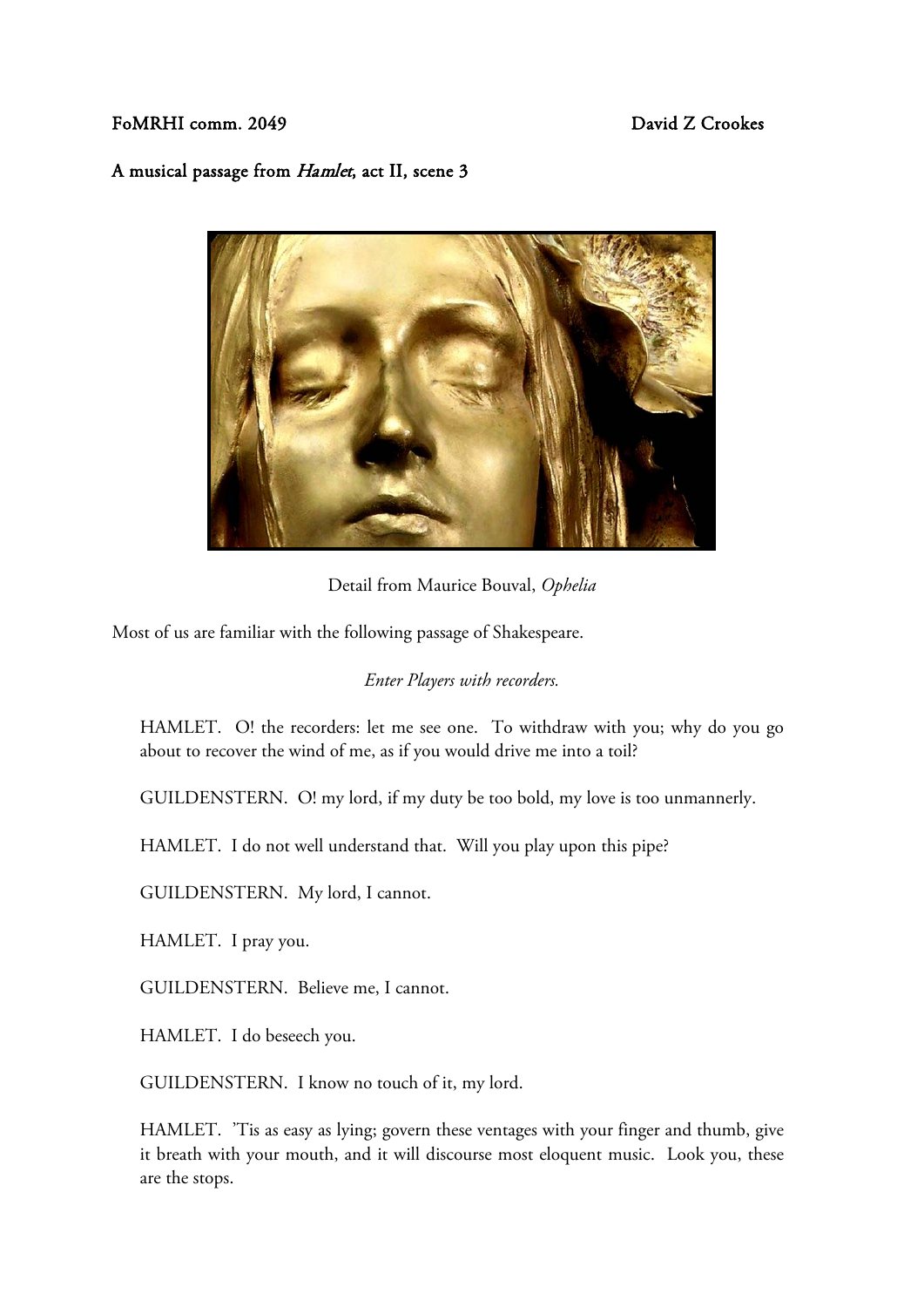GUILDENSTERN. But these cannot I command to any utterance of harmony: I have not the skill.

HAMLET. Why, look you now, how unworthy a thing you make of me. You would play upon me; you would seem to know my stops; you would pluck out the heart of my mystery; you would sound me from my lowest note to the top of my compass; and there is much music, excellent voice, in this little organ, yet cannot you make it speak. 'Sblood! do you think I am easier to be played on than a pipe? Call me what instrument you will, though you can fret me, you cannot play upon me.

Most Renaissance consort music was written in four or five parts, so we probably have here at least a quartet of musicians, playing cantus, altus, tenor and bassus recorders. (A quintet might employ an extra tenor.) The instrument which Hamlet borrows is a 'little organ', and therefore most likely a cantus in C, about twelve inches in length (what today we call a 'descant' -- the familiar instrument used in schools).

'There is much music, excellent voice, in this little organ': although the cantus is the smallest recorder in the consort, it is the top-line instrument on which the tune or melody is nearly always played. Hamlet selects the cantus as being the lightest recorder in weight, the one which requires least breath, and so the instrument that Guildenstern will find easiest to play.

There are some differences between the instrument of Shakespeare's time and that of today. Writing in 1618, Michael Praetorius tells us (let me try to make my own published translation a bit less formal):

All sizes of recorder (Latin, *fistula* -- the Italians call the instrument '*flauto*', and the English call it '*recorder*') have seven fingerholes on top, and one underneath. Although the lowest hole of the ones on top is drilled in two places which are very close to each other, each member of the hole-duo does exactly the same job in terms of pitch. The only reason for the duplication is that some players use the *right* hand, while others use the *left* hand on the lower part of the instrument. One of the two holes must therefore be filled up with wax.

Most modern recorders are made with only one bottom hole, slightly offset on the right side, so that the *right* hand has to be used on the lower part of the instrument. Furthermore, recorders are normally made today in two or three pieces, whereas the recorder of Shakespeare's day was a one-piece instrument. The narrower bore of the modern instrument allows a greater compass, but produces a thinner and less interesting sound than that of its ancestor.

'Govern these ventages with your finger and thumb' relates to the phrase 'recover the wind of me'. 'Recover the wind' normally means 'get to windward [of another ship]', and signifies the approach made to Hamlet by the two courtiers. In the present context it has to do with covering over again the stream of player's breath, or wind, which has been opened by holes drilled in the recorder's body. It also carries the sense of 'go back to my strange behaviour and analyse it'. The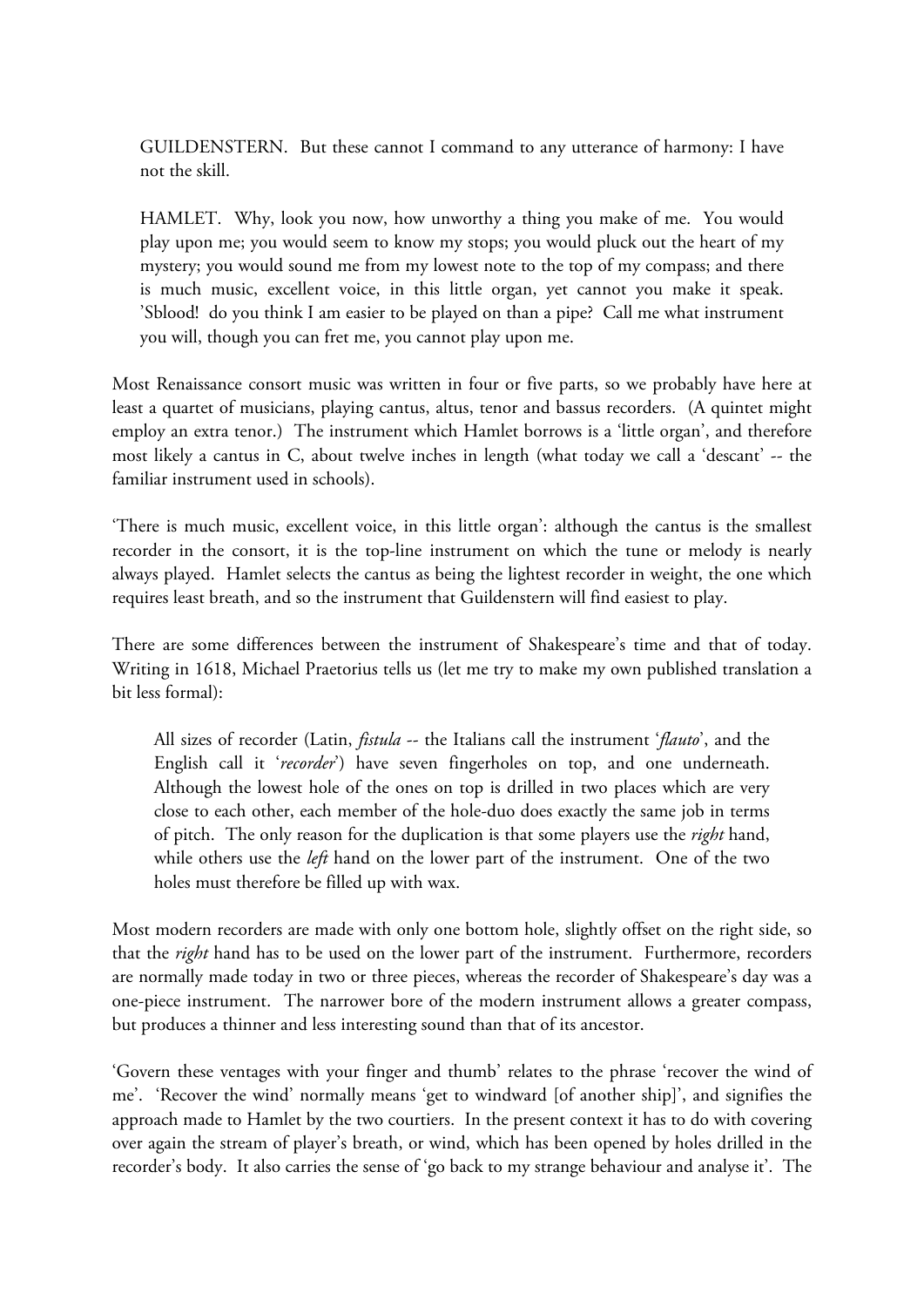inarticulate stream of musical 'wind' stands for that active expression of Hamlet's mind which doesn't explain itself in words.

'Drive me into a toil' normally means 'drive me into a netted enclosure', like a hunted animal, by blocking all but one path. In terms of the recorder, it denotes sending the air-stream out through a single opening (the end of the instrument's bore) by covering the thumbhole and all the fingerholes. As Hamlet asks the question, 'Why do you go about to recover the wind of me, as if you would drive me into a toil?', he covers the recorder's holes completely, as if preparing to play bottom C. By so doing he represents Guildenstern's attempt to 'sound me from my lowest note'.

 When Hamlet tells Guildenstern to 'govern these ventages with your finger and thumb', he is not being general, or else he would say 'with your fingers and thumb'. He is showing Guildenstern how to play one specific note.

'These are the stops' means, Look, I'm using my index finger and thumb to stop, or cover, *two particular holes*. Perhaps in order to make the lesson as easy as possible, Hamlet is requiring Guildenstern to cover only two of the recorder's eight holes -- the top fingerhole, and the thumbhole behind it -- so as to produce the note B (an octave and a seventh above what we call 'middle C' on the piano). A cantus recorder can be supported between forefinger and thumb while this note is played. The note B, seventh note of the white-note scale of C, may be regarded as close to 'the top of my compass', since in much of the period's four-part dance-music the range of any one part was often an octave or less. Some of the eight-holed instruments which recorder-players used for variety, like crumhorns, had a range of only a ninth.

'.....give it breath with your mouth': put the beak of the instrument between your lips, and blow. No special embouchure is required to play the recorder, which has always lent itself to amateur use. Hamlet is a competent player of the instrument. We may presume that he is unable to play the much more difficult hautboy, or shawm (a double-reed instrument of the oboe class, used only by professionals). Hautboys played for the entrance of the dumb-show, and are still at hand if Hamlet wants to hear them. Instead he sends for recorders, but when the players arrive they are not asked to perform. Hamlet uses one recorder as the basis of a virtuosic verbal display. (Something similar happens in *Romeo and Juliet*, act IV, scene 5, when Peter exhibits his musical knowledge before three musicians who don't get the chance to perform onstage.)

'Why, look you now, how unworthy a thing you make of me. You would play upon me.....you would sound me.....' Make of *me*, play upon *me*, sound *me*. The names of our modern solfa syllables *doh*, *ray*, *me* go back to the medieval names *ut*, *re*, and *mi*. *Mi* was the syllabic name for the note B in the major mode of G. We recall how Bianca reads 'the gamut of Hortensio' in *The Taming of the Shrew*, act 3, scene 2.

> Gamut *I am, the ground of all accord*, A re, *to plead Hortensio's passion*; B mi, *Bianca, take him for thy lord*.....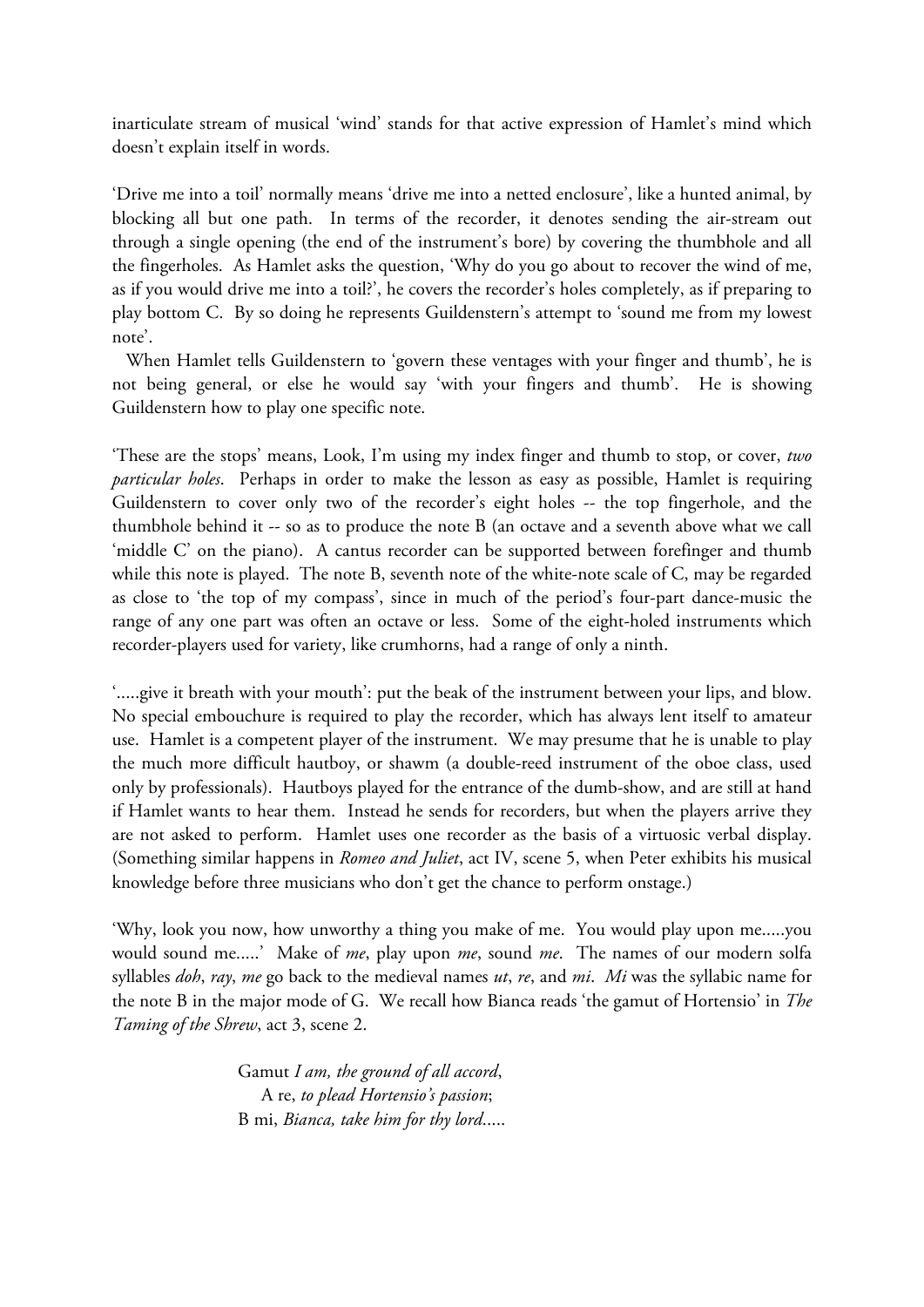The first note is G ('gamut' = first three letters of the Greek letter-name *gamma*, concatenated with the syllable-name  $ut$ ). The second is  $A$  ( =  $re$ ). The third is  $B$  ( =  $mi$ , pronounced 'me'). Hamlet's reiterated pronoun 'me' may stand for *mi* = the note B.

In addition, B is the middle note of the G major chord G-B-D, and it may be encrypted in the phrase 'the heart of my mystery' (that is, the middle note of my chord). But the instrument is a lute this time, since it has to be *plucked*. Why 'mystery'? The word 'mystery' stands not for the preceding mysterious play ('mystery-play' is a modernism), but for Hamlet's private world, which the two courtiers are trying to penetrate. Now 'pluck' is an obviously musical word. Is there anything musical about the word 'mystery'?

Perhaps. The words *heart*, *pluck*, and *mystery* may have their genesis in verses 3 and 4 of Psalm 49: '.....the meditation of my HEART shall be understanding.....I will open my DARK SAYING upon the HARP'.

Whatever the case, once Guildenstern has plucked the *heart* -- one of the middle letters, the T - out of Hamlet's *mysTery* (the exact original orthography is unimportant), he will leave behind only *mys ery*, or *misery*. In chordal terms, the triad G-B-D sounds bright and rich. If the 'heart' or middle note, B, is plucked out, removed, the thirdless chord G-D which remains will sound unglad and deficient.

The words 'Call me what instrument you will' expedite the transition from a wind to a stringed instrument ('though you can *fret* me'). 'Fret' means first 'annoy', and secondly 'furnish with frets' (in the manner of a viol, lute, or guitar). How does a musician who 'plays upon' a violin or rebec vary the sounding length of a string? By applying to that string the fingertips of his left hand at exact points, whose whereabouts he has learned by assiduous practice. On the viol and lute, the fingerboard is 'fretted', or crossed at the requisite points by tied-on loops of gut: on the guitar, the frets are little bars of metal. In either case the frets mark the points behind which a player must apply his fingers. Since the player of a fretted instrument can rely on his frets to produce good intonation, a fretted instrument is much easier to play than an unfretted one. When Hamlet says 'though you can fret me, you cannot play upon me', he means: you can set bars across my fingerboard in the form of leading questions that you think will produce particular answers, as indeed you 'seem to know my stops' (the word 'stops' can denote the fingering of both wind and string instruments), but I'm not going to cooperate with you, I'm not going to be manipulated.

'Give it breath with your mouth, and it will discourse most eloquent music.....' You imagine that if *you* say the right things, then *I'll* tell you what you want to hear. Hamlet perceives each of the two courtiers as trying to 'play upon' him, like a hack psychiatrist armed with a clipboard and a questionnaire.

'.....there is much music, excellent voice, in this little organ, yet cannot you make it speak.' People as intelligent as Hamlet are not suitable instruments for investigators like Guildenstern, who -- like many tame courtiers -- can't actually *do* anything.